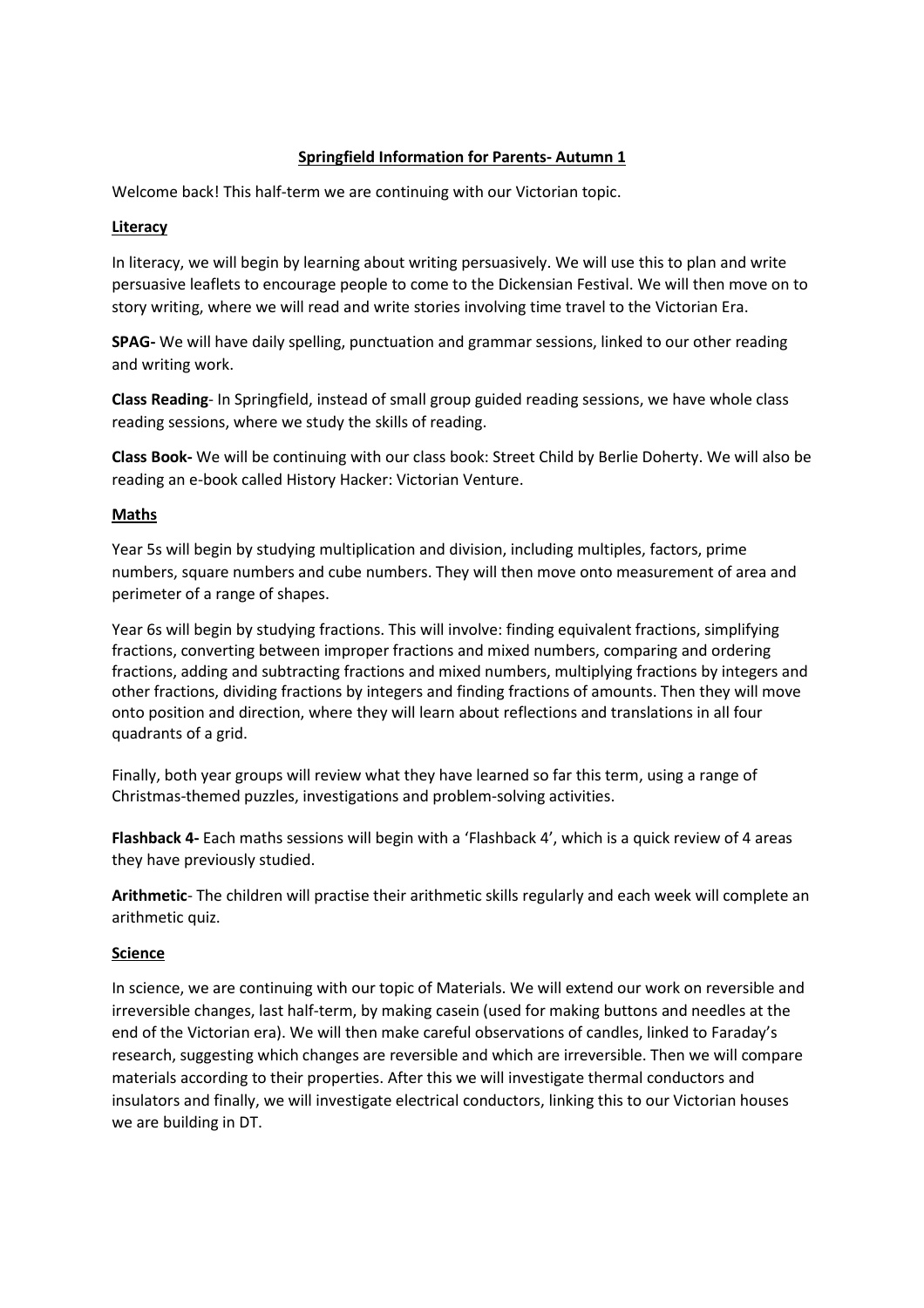# **RE**

In RE, we are considering what incarnation means for Christians. First, we will be developing an understanding of the term 'incarnation'. After that, we will be finding out how the concept is expressed in Christian birth stories. We will then be thinking about the importance of incarnation to Christian belief. Next, we will produce artwork to represent our ideas about God if he were to take human form now. Finally, we will think deeply about the beliefs involved in the Christmas story, using the philosophy for children (P4C) approach.

**Christian Values**- Our class Christian value for this year is respect and the school Christian value for this half-term is respect and reverence.

# **PE**

In PE, we will be developing our tag-rugby skills with ……..We will also be working on body symmetry through gymnastics. We will use a range of smaller and larger equipment to develop sequences of movements, incorporating a variety of symmetrical and asymmetrical body shapes and actions.

**Daily runs-** We will have daily 10-minute runs, where we will set children different challenges, over the course of the year.

## **Music**

In music, we will be developing our singing skills and practising to sing in ensembles through learning Christmas songs. We will sing in parts and work on our performance skills.

## **History**

As I mentioned earlier, we are continuing with our topic of Victorians this half term. Building on what we learned last half-term, we will focus on: the experience of Victorian prisoners, comparing Victorian schools with modern day schools and Ulverston in the Victorian Era (including a Victorian tour of our town). Finally, we will find out about Victorian Christmas traditions and crafts.

## **Geography**

In geography, we will be developing our map skills from last half-term by using them to plan a route for our Victorian tour of Ulverston. We will use photographs and maps to see how land-use has changed over time and use this practically when on our Ulverston tour. We will consider how landuse may continue to change in the future, including reacting to congestion issues around Tank Square. We will conduct a traffic survey and develop and analyse questionnaires.

## **PSHE**

In PSHE, we will be focussing on relationships, thinking about how people who love and care for each other should treat each other. We will identify ways to calm down when we're feeling angry or upset. We will then discuss that different people have different opinions and that should be respected. We will identify negative influences on our behaviour and suggest ways that we can resist these influences. We will consider when it is right to keep a secret, when it is not and who to talk to about this.